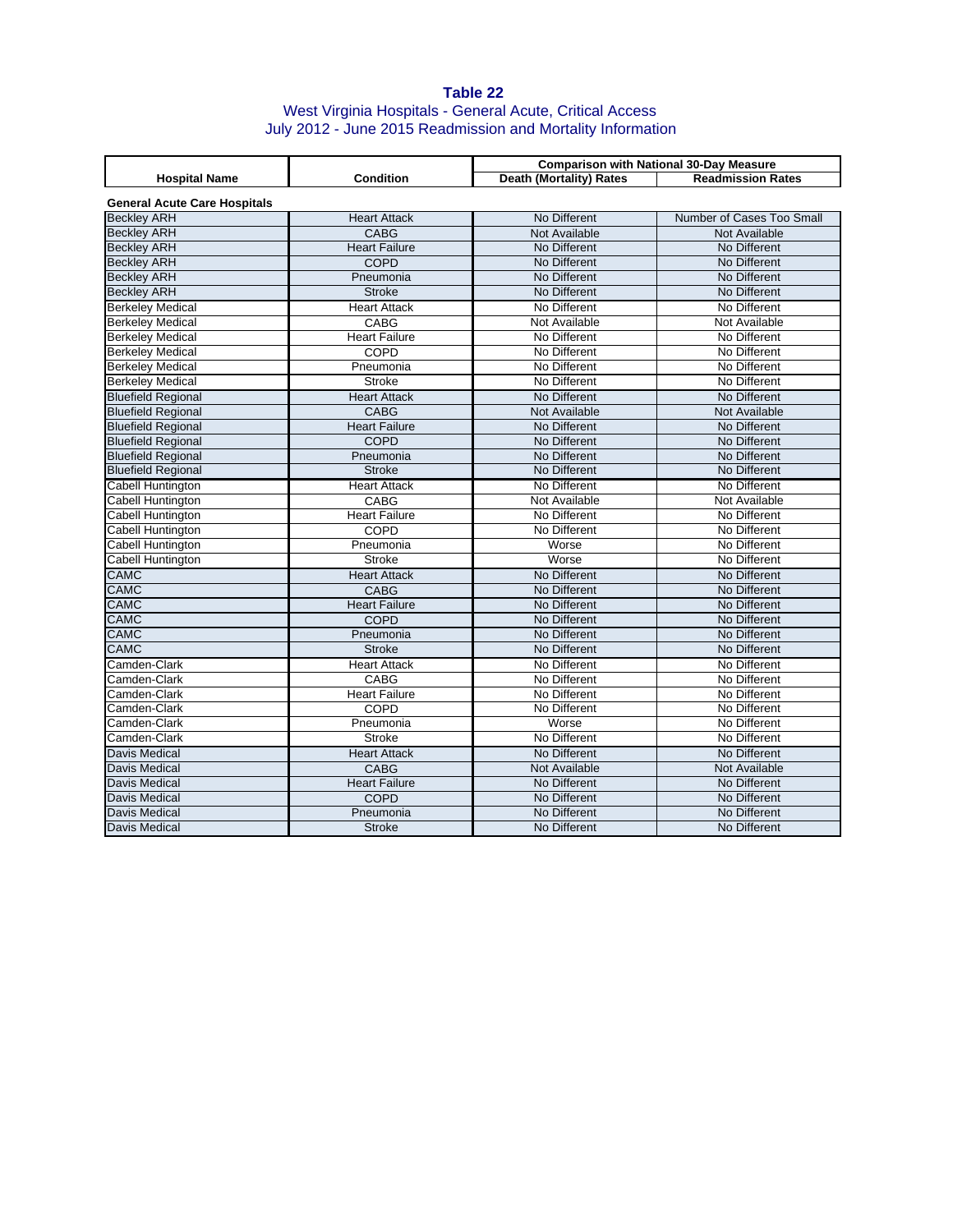|                          |                      | <b>Comparison with National 30-Day Measure</b> |                           |
|--------------------------|----------------------|------------------------------------------------|---------------------------|
| <b>Hospital Name</b>     | <b>Condition</b>     | Death (Mortality) Rates                        | <b>Readmission Rates</b>  |
| Fairmont Regional        | <b>Heart Attack</b>  | No Different                                   | No Different              |
| <b>Fairmont Regional</b> | CABG                 | Not Available                                  | Not Available             |
| <b>Fairmont Regional</b> | <b>Heart Failure</b> | No Different                                   | No Different              |
| Fairmont Regional        | COPD                 | No Different                                   | No Different              |
| <b>Fairmont Regional</b> | Pneumonia            | No Different                                   | No Different              |
| Fairmont Regional        | <b>Stroke</b>        | Number of Cases Too Small                      | Number of Cases Too Small |
| <b>Greenbrier Valley</b> | <b>Heart Attack</b>  | No Different                                   | No Different              |
| <b>Greenbrier Valley</b> | <b>CABG</b>          | <b>Not Available</b>                           | Not Available             |
| <b>Greenbrier Valley</b> | <b>Heart Failure</b> | No Different                                   | No Different              |
| Greenbrier Valley        | <b>COPD</b>          | No Different                                   | No Different              |
| <b>Greenbrier Valley</b> | Pneumonia            | <b>Better</b>                                  | No Different              |
| <b>Greenbrier Valley</b> | <b>Stroke</b>        | No Different                                   | No Different              |
| Logan Regional           | <b>Heart Attack</b>  | No Different                                   | Number of Cases Too Small |
| Logan Regional           | CABG                 | Not Available                                  | Not Available             |
| Logan Regional           | <b>Heart Failure</b> | No Different                                   | No Different              |
| Logan Regional           | COPD                 | <b>Better</b>                                  | No Different              |
| Logan Regional           | Pneumonia            | No Different                                   | No Different              |
| Logan Regional           | <b>Stroke</b>        | No Different                                   | No Different              |
| Monongalia General       | <b>Heart Attack</b>  | No Different                                   | No Different              |
| Monongalia General       | <b>CABG</b>          | No Different                                   | No Different              |
| Monongalia General       | <b>Heart Failure</b> | No Different                                   | No Different              |
| Monongalia General       | <b>COPD</b>          | No Different                                   | No Different              |
| Monongalia General       | Pneumonia            | No Different                                   | No Different              |
| Monongalia General       | <b>Stroke</b>        | No Different                                   | No Different              |
| <b>Ohio Valley</b>       | <b>Heart Attack</b>  | No Different                                   | No Different              |
| Ohio Valley              | CABG                 | Not Available                                  | Not Available             |
| Ohio Valley              | <b>Heart Failure</b> | No Different                                   | No Different              |
| Ohio Valley              | COPD                 | No Different                                   | No Different              |
| Ohio Valley              | Pneumonia            | No Different                                   | No Different              |
| <b>Ohio Valley</b>       | <b>Stroke</b>        | No Different                                   | No Different              |
| <b>Pleasant Valley</b>   | <b>Heart Attack</b>  | No Different                                   | Number of Cases Too Small |
| <b>Pleasant Valley</b>   | <b>CABG</b>          | <b>Not Available</b>                           | <b>Not Available</b>      |
| <b>Pleasant Valley</b>   | <b>Heart Failure</b> | No Different                                   | No Different              |
| <b>Pleasant Valley</b>   | <b>COPD</b>          | No Different                                   | No Different              |
| <b>Pleasant Valley</b>   | Pneumonia            | No Different                                   | No Different              |
| <b>Pleasant Valley</b>   | <b>Stroke</b>        | No Different                                   | Number of Cases Too Small |
| Princeton                | <b>Heart Attack</b>  | No Different                                   | No Different              |
| Princeton                | CABG                 | Not Available                                  | Not Available             |
| Princeton                | <b>Heart Failure</b> | No Different                                   | No Different              |
| Princeton                | COPD                 | No Different                                   | No Different              |
| Princeton                | Pneumonia            | No Different                                   | No Different              |
| Princeton                | <b>Stroke</b>        | No Different                                   | No Different              |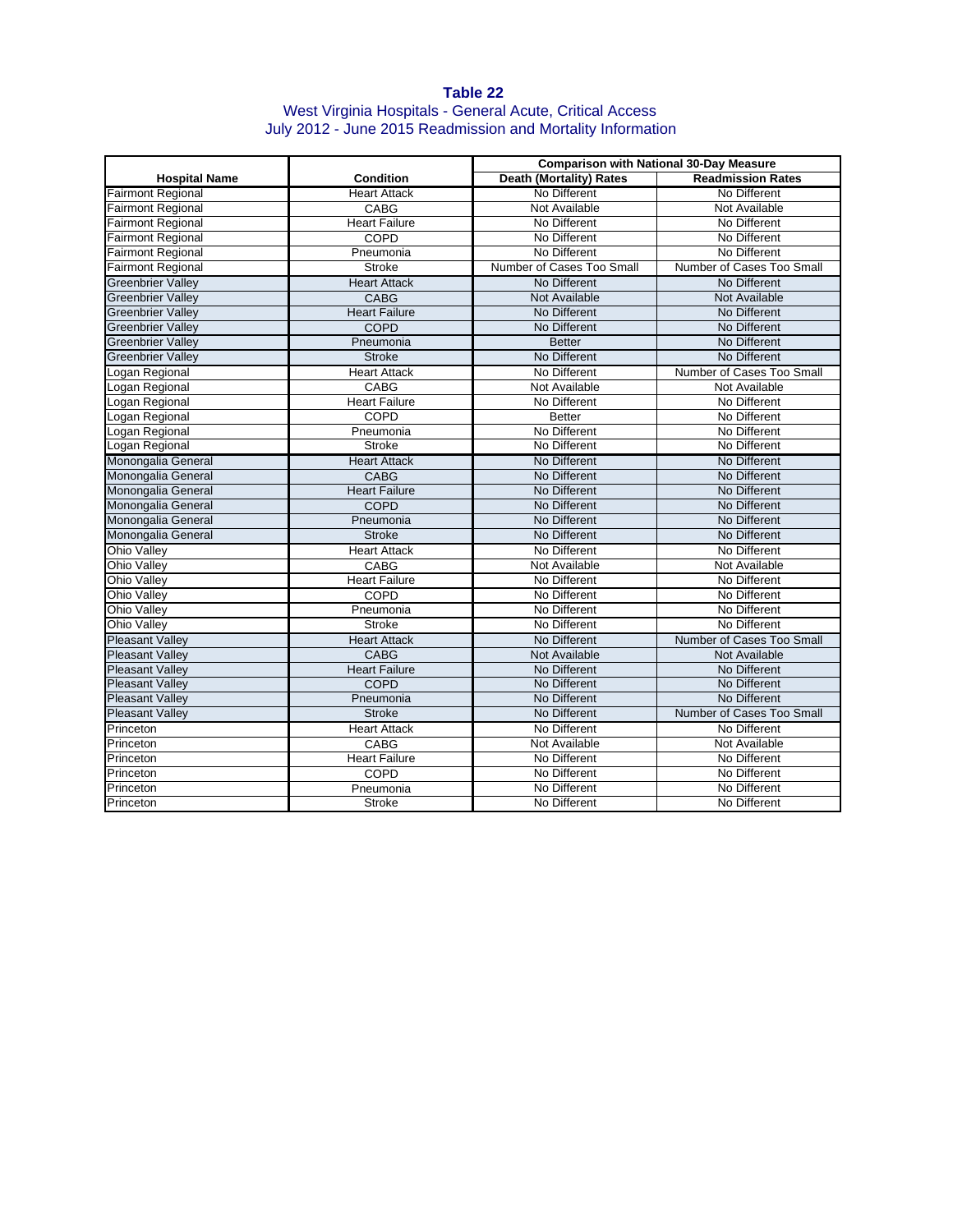|                          |                      | <b>Comparison with National 30-Day Measure</b> |                           |
|--------------------------|----------------------|------------------------------------------------|---------------------------|
| <b>Hospital Name</b>     | <b>Condition</b>     | Death (Mortality) Rates                        | <b>Readmission Rates</b>  |
| <b>Raleigh General</b>   | <b>Heart Attack</b>  | No Different                                   | No Different              |
| Raleigh General          | <b>CABG</b>          | Not Available                                  | Not Available             |
| <b>Raleigh General</b>   | <b>Heart Failure</b> | No Different                                   | Worse                     |
| <b>Raleigh General</b>   | <b>COPD</b>          | No Different                                   | No Different              |
| Raleigh General          | Pneumonia            | No Different                                   | No Different              |
| <b>Raleigh General</b>   | <b>Stroke</b>        | No Different                                   | No Different              |
| <b>Reynolds Memorial</b> | <b>Heart Attack</b>  | No Different                                   | No Different              |
| <b>Reynolds Memorial</b> | CABG                 | Not Available                                  | Not Available             |
| <b>Reynolds Memorial</b> | <b>Heart Failure</b> | No Different                                   | No Different              |
| Reynolds Memorial        | COPD                 | No Different                                   | No Different              |
| <b>Reynolds Memorial</b> | Pneumonia            | No Different                                   | No Different              |
| <b>Reynolds Memorial</b> | <b>Stroke</b>        | No Different                                   | No Different              |
| <b>St Francis</b>        | <b>Heart Attack</b>  | No Different                                   | No Different              |
| <b>St Francis</b>        | <b>CABG</b>          | Not Available                                  | Not Available             |
| <b>St Francis</b>        | <b>Heart Failure</b> | No Different                                   | No Different              |
| <b>St Francis</b>        | <b>COPD</b>          | No Different                                   | No Different              |
| <b>St Francis</b>        | Pneumonia            | No Different                                   | No Different              |
| <b>St Francis</b>        | <b>Stroke</b>        | No Different                                   | No Different              |
| St Mary's                | <b>Heart Attack</b>  | <b>Better</b>                                  | No Different              |
| St Mary's                | CABG                 | No Different                                   | No Different              |
| St Mary's                | <b>Heart Failure</b> | No Different                                   | No Different              |
| St Mary's                | COPD                 | No Different                                   | Worse                     |
| St Mary's                | Pneumonia            | No Different                                   | No Different              |
| St Mary's                | <b>Stroke</b>        | No Different                                   | No Different              |
| Stonewall Jackson        | <b>Heart Attack</b>  | No Different                                   | Number of Cases Too Small |
| Stonewall Jackson        | CABG                 | Not Available                                  | <b>Not Available</b>      |
| Stonewall Jackson        | <b>Heart Failure</b> | No Different                                   | No Different              |
| Stonewall Jackson        | <b>COPD</b>          | No Different                                   | No Different              |
| Stonewall Jackson        | Pneumonia            | No Different                                   | No Different              |
| Stonewall Jackson        | <b>Stroke</b>        | Number of Cases Too Small                      | Number of Cases Too Small |
| Summersville             | <b>Heart Attack</b>  | No Different                                   | Number of Cases Too Small |
| Summersville             | CABG                 | Not Available                                  | Not Available             |
| Summersville             | <b>Heart Failure</b> | No Different                                   | No Different              |
| Summersville             | COPD                 | No Different                                   | No Different              |
| Summersville             | Pneumonia            | No Different                                   | No Different              |
| Summersville             | <b>Stroke</b>        | No Different                                   | No Different              |
| <b>Thomas Memorial</b>   | <b>Heart Attack</b>  | No Different                                   | No Different              |
| <b>Thomas Memorial</b>   | <b>CABG</b>          | Not Available                                  | <b>Not Available</b>      |
| <b>Thomas Memorial</b>   | <b>Heart Failure</b> | No Different                                   | No Different              |
| <b>Thomas Memorial</b>   | <b>COPD</b>          | No Different                                   | No Different              |
| <b>Thomas Memorial</b>   | Pneumonia            | <b>Better</b>                                  | No Different              |
| <b>Thomas Memorial</b>   | <b>Stroke</b>        | No Different                                   | No Different              |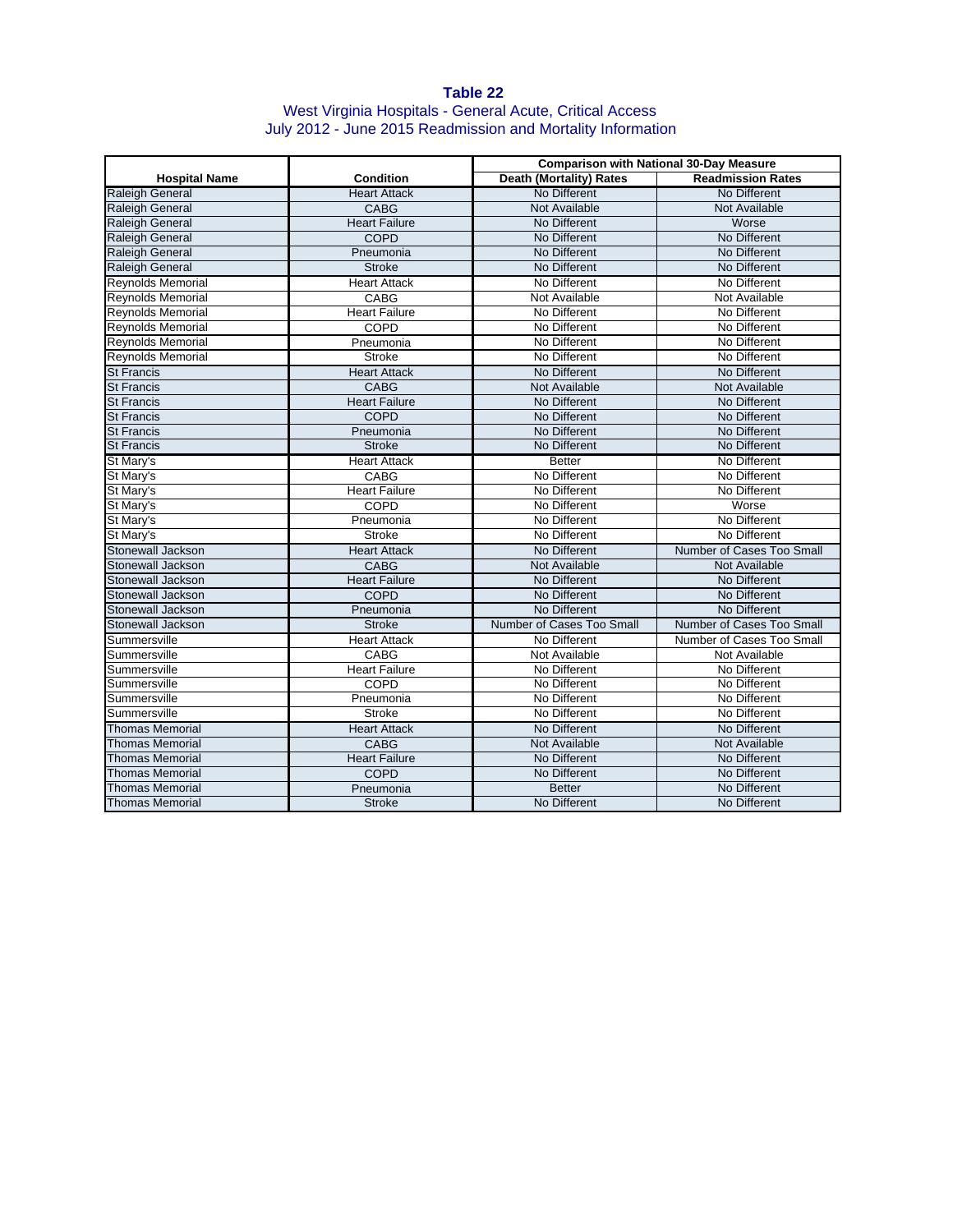|                        |                      | <b>Comparison with National 30-Day Measure</b> |                           |
|------------------------|----------------------|------------------------------------------------|---------------------------|
| <b>Hospital Name</b>   | <b>Condition</b>     | <b>Death (Mortality) Rates</b>                 | <b>Readmission Rates</b>  |
| <b>United Hospital</b> | <b>Heart Attack</b>  | No Different                                   | No Different              |
| <b>United Hospital</b> | CABG                 | Not Available                                  | Not Available             |
| <b>United Hospital</b> | <b>Heart Failure</b> | No Different                                   | No Different              |
| <b>United Hospital</b> | COPD                 | <b>Better</b>                                  | Worse                     |
| <b>United Hospital</b> | Pneumonia            | No Different                                   | Worse                     |
| <b>United Hospital</b> | <b>Stroke</b>        | No Different                                   | No Different              |
| <b>Weirton Medical</b> | <b>Heart Attack</b>  | No Different                                   | No Different              |
| <b>Weirton Medical</b> | <b>CABG</b>          | Not Available                                  | <b>Not Available</b>      |
| <b>Weirton Medical</b> | <b>Heart Failure</b> | No Different                                   | No Different              |
| <b>Weirton Medical</b> | <b>COPD</b>          | No Different                                   | No Different              |
| <b>Weirton Medical</b> | Pneumonia            | No Different                                   | No Different              |
| <b>Weirton Medical</b> | <b>Stroke</b>        | No Different                                   | No Different              |
| <b>Welch Community</b> | <b>Heart Attack</b>  | Number of Cases Too Small                      | Number of Cases Too Small |
| <b>Welch Community</b> | CABG                 | Not Available                                  | Not Available             |
| <b>Welch Community</b> | <b>Heart Failure</b> | Number of Cases Too Small                      | Number of Cases Too Small |
| <b>Welch Community</b> | <b>COPD</b>          | No Different                                   | No Different              |
| <b>Welch Community</b> | Pneumonia            | No Different                                   | No Different              |
| <b>Welch Community</b> | Stroke               | Number of Cases Too Small                      | Number of Cases Too Small |
| <b>Wetzel County</b>   | <b>Heart Attack</b>  | Number of Cases Too Small                      | Number of Cases Too Small |
| <b>Wetzel County</b>   | <b>CABG</b>          | Not Available                                  | Not Available             |
| <b>Wetzel County</b>   | <b>Heart Failure</b> | No Different                                   | No Different              |
| <b>Wetzel County</b>   | <b>COPD</b>          | No Different                                   | No Different              |
| <b>Wetzel County</b>   | Pneumonia            | No Different                                   | No Different              |
| <b>Wetzel County</b>   | <b>Stroke</b>        | No Different                                   | Number of Cases Too Small |
| Wheeling               | <b>Heart Attack</b>  | No Different                                   | No Different              |
| Wheeling               | <b>CABG</b>          | No Different                                   | No Different              |
| Wheeling               | <b>Heart Failure</b> | No Different                                   | No Different              |
| Wheeling               | COPD                 | No Different                                   | No Different              |
| Wheeling               | Pneumonia            | Worse                                          | Worse                     |
| Wheeling               | <b>Stroke</b>        | Worse                                          | No Different              |
| Williamson             | <b>Heart Attack</b>  | Number of Cases Too Small                      | Number of Cases Too Small |
| Williamson             | <b>CABG</b>          | <b>Not Available</b>                           | <b>Not Available</b>      |
| Williamson             | <b>Heart Failure</b> | No Different                                   | No Different              |
| Williamson             | <b>COPD</b>          | No Different                                   | No Different              |
| Williamson             | Pneumonia            | No Different                                   | No Different              |
| Williamson             | <b>Stroke</b>        | Number of Cases Too Small                      | Number of Cases Too Small |
| <b>WVU Hospitals</b>   | <b>Heart Attack</b>  | Worse                                          | No Different              |
| <b>WVU Hospitals</b>   | CABG                 | No Different                                   | No Different              |
| <b>WVU Hospitals</b>   | <b>Heart Failure</b> | No Different                                   | No Different              |
| <b>WVU Hospitals</b>   | COPD                 | No Different                                   | No Different              |
| <b>WVU Hospitals</b>   | Pneumonia            | No Different                                   | No Different              |
| <b>WVU Hospitals</b>   | <b>Stroke</b>        | No Different                                   | No Different              |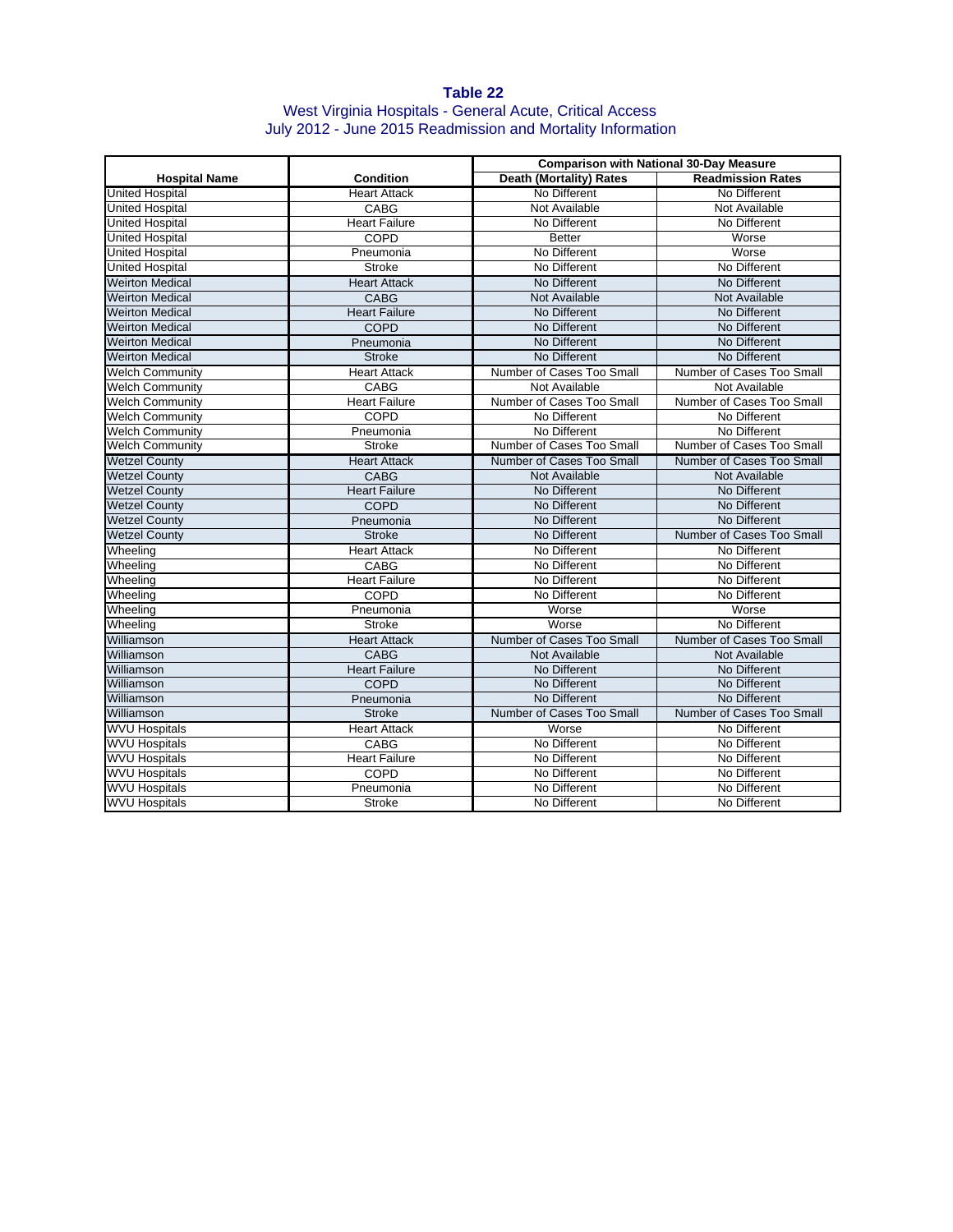|                                  |                      | <b>Comparison with National 30-Day Measure</b> |                           |
|----------------------------------|----------------------|------------------------------------------------|---------------------------|
| <b>Hospital Name</b>             | <b>Condition</b>     | Death (Mortality) Rates                        | <b>Readmission Rates</b>  |
| <b>Critical Access Hospitals</b> |                      |                                                |                           |
| <b>Boone Memorial</b>            | <b>Heart Attack</b>  | Number of Cases Too Small                      | Number of Cases Too Small |
| <b>Boone Memorial</b>            | CABG                 | Not Available                                  | Not Available             |
| <b>Boone Memorial</b>            | <b>Heart Failure</b> | No Different                                   | No Different              |
| <b>Boone Memorial</b>            | <b>COPD</b>          | No Different                                   | No Different              |
| <b>Boone Memorial</b>            | Pneumonia            | No Different                                   | No Different              |
| <b>Boone Memorial</b>            | <b>Stroke</b>        | Number of Cases Too Small                      | Number of Cases Too Small |
| <b>Braxton County</b>            | <b>Heart Attack</b>  | Number of Cases Too Small                      | Number of Cases Too Small |
| <b>Braxton County</b>            | CABG                 | Not Available                                  | Not Available             |
| <b>Braxton County</b>            | <b>Heart Failure</b> | Number of Cases Too Small                      | Number of Cases Too Small |
| <b>Braxton County</b>            | <b>COPD</b>          | No Different                                   | No Different              |
| <b>Braxton County</b>            | Pneumonia            | No Different                                   | No Different              |
| <b>Braxton County</b>            | <b>Stroke</b>        | Number of Cases Too Small                      | Number of Cases Too Small |
| <b>Broaddus</b>                  | <b>Heart Attack</b>  | Number of Cases Too Small                      | Number of Cases Too Small |
| <b>Broaddus</b>                  | <b>CABG</b>          | Not Available                                  | <b>Not Available</b>      |
| <b>Broaddus</b>                  | <b>Heart Failure</b> | Number of Cases Too Small                      | Number of Cases Too Small |
| <b>Broaddus</b>                  | <b>COPD</b>          | Number of Cases Too Small                      | No Different              |
| <b>Broaddus</b>                  | Pneumonia            | No Different                                   | No Different              |
| <b>Broaddus</b>                  | <b>Stroke</b>        | Number of Cases Too Small                      | Number of Cases Too Small |
| Grafton City                     | <b>Heart Attack</b>  | Number of Cases Too Small                      | Number of Cases Too Small |
| Grafton City                     | CABG                 | Not Available                                  | Not Available             |
| Grafton City                     | <b>Heart Failure</b> | No Different                                   | No Different              |
| Grafton Citv                     | COPD                 | No Different                                   | No Different              |
| Grafton City                     | Pneumonia            | No Different                                   | No Different              |
| Grafton City                     | <b>Stroke</b>        | Number of Cases Too Small                      | Number of Cases Too Small |
| <b>Grant Memorial</b>            | <b>Heart Attack</b>  | Number of Cases Too Small                      | Number of Cases Too Small |
| <b>Grant Memorial</b>            | <b>CABG</b>          | <b>Not Available</b>                           | <b>Not Available</b>      |
| <b>Grant Memorial</b>            | <b>Heart Failure</b> | No Different                                   | No Different              |
| <b>Grant Memorial</b>            | <b>COPD</b>          | No Different                                   | No Different              |
| Grant Memorial                   | Pneumonia            | No Different                                   | No Different              |
| <b>Grant Memorial</b>            | <b>Stroke</b>        | Number of Cases Too Small                      | Number of Cases Too Small |
| Hampshire                        | <b>Heart Attack</b>  | Number of Cases Too Small                      | Not Available             |
| Hampshire                        | CABG                 | Not Available                                  | Not Available             |
| Hampshire                        | <b>Heart Failure</b> | Number of Cases Too Small                      | No Different              |
| Hampshire                        | COPD                 | No Different                                   | No Different              |
| Hampshire                        | Pneumonia            | No Different                                   | No Different              |
| Hampshire                        | <b>Stroke</b>        | Number of Cases Too Small                      | Number of Cases Too Small |
| <b>Jackson General</b>           | <b>Heart Attack</b>  | Number of Cases Too Small                      | Number of Cases Too Small |
| <b>Jackson General</b>           | <b>CABG</b>          | Not Available                                  | Not Available             |
| Jackson General                  | <b>Heart Failure</b> | No Different                                   | No Different              |
| <b>Jackson General</b>           | <b>COPD</b>          | No Different                                   | No Different              |
| Jackson General                  | Pneumonia            | No Different                                   | No Different              |
| <b>Jackson General</b>           | <b>Stroke</b>        | No Different                                   | No Different              |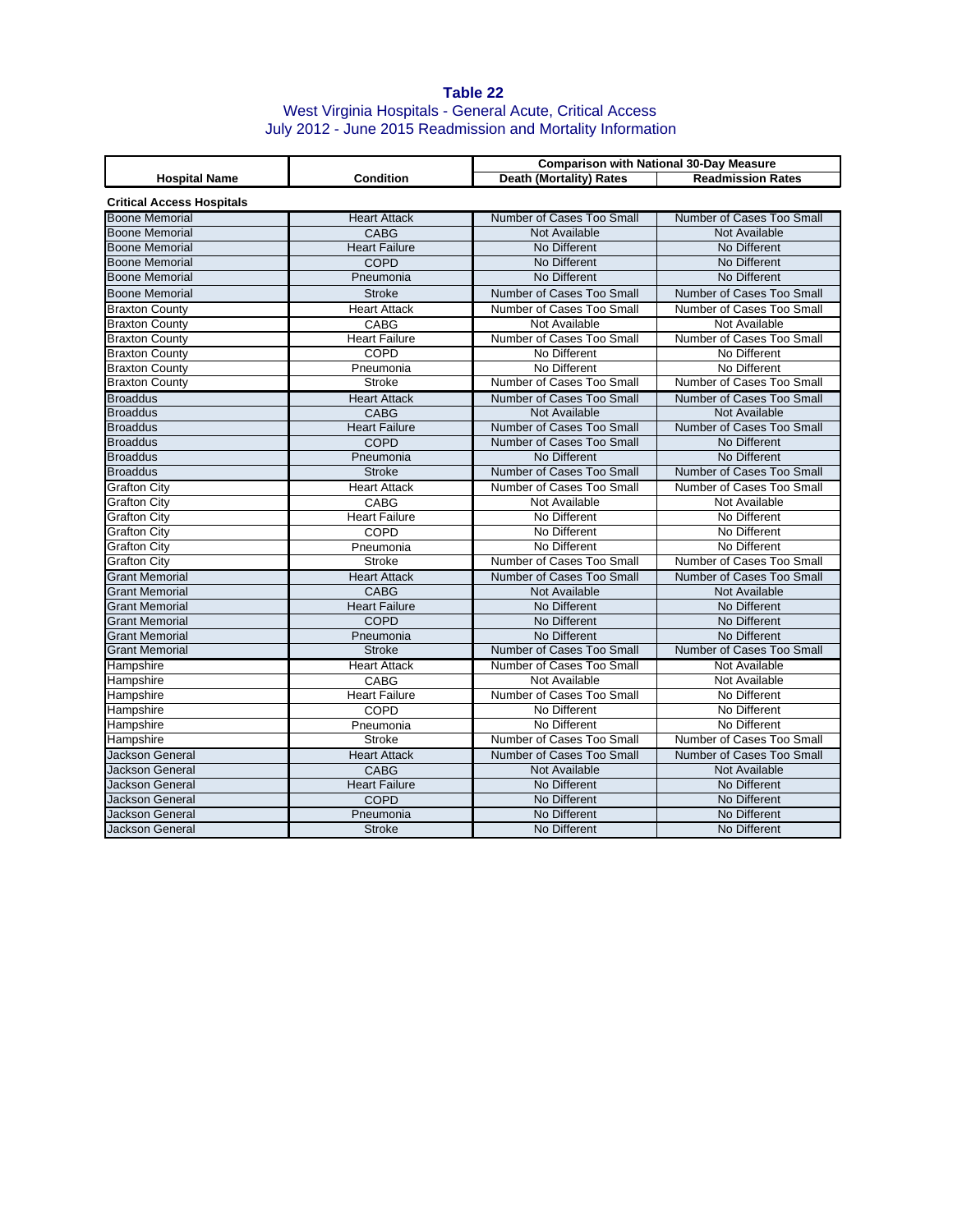| <b>Comparison with National 30-Day Measure</b> |                      |                                |                           |
|------------------------------------------------|----------------------|--------------------------------|---------------------------|
| <b>Hospital Name</b>                           | <b>Condition</b>     | <b>Death (Mortality) Rates</b> | <b>Readmission Rates</b>  |
| Jefferson                                      | <b>Heart Attack</b>  | Number of Cases Too Small      | Number of Cases Too Small |
| Jefferson                                      | <b>CABG</b>          | Not Available                  | Not Available             |
| <b>Jefferson</b>                               | <b>Heart Failure</b> | No Different                   | No Different              |
| Jefferson                                      | COPD                 | No Different                   | No Different              |
| Jefferson                                      | Pneumonia            | No Different                   | No Different              |
| Jefferson                                      | <b>Stroke</b>        | Number of Cases Too Small      | Number of Cases Too Small |
| <b>Minnie Hamilton</b>                         | <b>Heart Attack</b>  | Number of Cases Too Small      | Number of Cases Too Small |
| Minnie Hamilton                                | <b>CABG</b>          | Not Available                  | Not Available             |
| Minnie Hamilton                                | <b>Heart Failure</b> | No Different                   | No Different              |
| <b>Minnie Hamilton</b>                         | <b>COPD</b>          | No Different                   | No Different              |
| Minnie Hamilton                                | Pneumonia            | No Different                   | No Different              |
| Minnie Hamilton                                | Stroke               | Number of Cases Too Small      | Not Available             |
| Montgomery                                     | <b>Heart Attack</b>  | Number of Cases Too Small      | Number of Cases Too Small |
| Montgomery                                     | CABG                 | Not Available                  | Not Available             |
| Montgomery                                     | <b>Heart Failure</b> | No Different                   | Number of Cases Too Small |
| Montgomery                                     | COPD                 | No Different                   | No Different              |
| Montgomery                                     | Pneumonia            | No Different                   | No Different              |
| Montgomery                                     | <b>Stroke</b>        | Number of Cases Too Small      | Number of Cases Too Small |
| Plateau Medical                                | <b>Heart Attack</b>  | Number of Cases Too Small      | Number of Cases Too Small |
| <b>Plateau Medical</b>                         | CABG                 | Not Available                  | Not Available             |
| Plateau Medical                                | <b>Heart Failure</b> | No Different                   | No Different              |
| Plateau Medical                                | <b>COPD</b>          | No Different                   | No Different              |
| Plateau Medical                                | Pneumonia            | No Different                   | No Different              |
| Plateau Medical                                | <b>Stroke</b>        | No Different                   | No Different              |
| Pocahontas                                     | <b>Heart Attack</b>  | Number of Cases Too Small      | Number of Cases Too Small |
| Pocahontas                                     | CABG                 | Not Available                  | Not Available             |
| Pocahontas                                     | <b>Heart Failure</b> | Number of Cases Too Small      | Number of Cases Too Small |
| Pocahontas                                     | COPD                 | Number of Cases Too Small      | Number of Cases Too Small |
| Pocahontas                                     | Pneumonia            | Number of Cases Too Small      | Number of Cases Too Small |
| Pocahontas                                     | <b>Stroke</b>        | Number of Cases Too Small      | Number of Cases Too Small |
| <b>Potomac Valley</b>                          | <b>Heart Attack</b>  | Number of Cases Too Small      | Number of Cases Too Small |
| Potomac Valley                                 | <b>CABG</b>          | Not Available                  | Not Available             |
| Potomac Vallev                                 | <b>Heart Failure</b> | No Different                   | No Different              |
| Potomac Valley                                 | <b>COPD</b>          | No Different                   | No Different              |
| Potomac Valley                                 | Pneumonia            | No Different                   | No Different              |
| <b>Potomac Valley</b>                          | <b>Stroke</b>        | Number of Cases Too Small      | Number of Cases Too Small |
| <b>Preston Memorial</b>                        | <b>Heart Attack</b>  | Number of Cases Too Small      | Number of Cases Too Small |
| <b>Preston Memorial</b>                        | CABG                 | Not Available                  | Not Available             |
| <b>Preston Memorial</b>                        | <b>Heart Failure</b> | No Different                   | No Different              |
| <b>Preston Memorial</b>                        | COPD                 | No Different                   | No Different              |
| <b>Preston Memorial</b>                        | Pneumonia            | No Different                   | No Different              |
| <b>Preston Memorial</b>                        | <b>Stroke</b>        | Number of Cases Too Small      | Number of Cases Too Small |